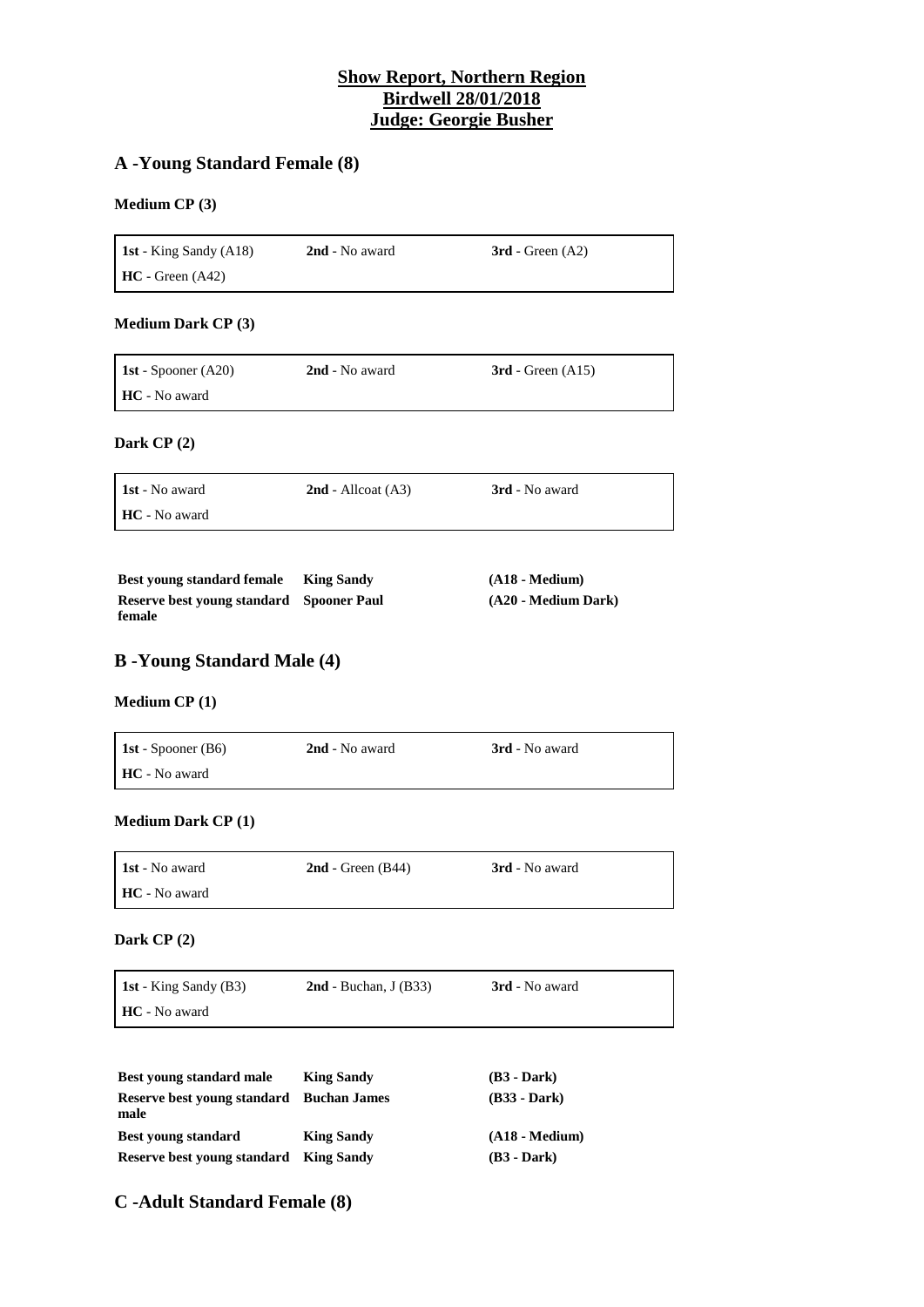#### **Medium CP (3)**

Ē

| <b>1st</b> - Spooner (C18) | $2nd$ - Spooner (C6) | $3rd$ - Buchan, J (C37) |
|----------------------------|----------------------|-------------------------|
| HC - No award              |                      |                         |

### **Medium Dark CP (3)**

| <b>1st</b> - Spooner $(C5)$    | $2nd$ - Allcoat (C48) | <b>3rd</b> - No award |  |
|--------------------------------|-----------------------|-----------------------|--|
| $\mathbf{HC}$ - Buchan, J (C4) |                       |                       |  |

### **Dark CP (2)**

| 1st - Buchan, J $(C40)$ | 2nd - No award | 3rd - No award |
|-------------------------|----------------|----------------|
| $HC - Buchan, J (C24)$  |                |                |

| <b>Best adult standard female</b> | <b>Spooner Paul</b> | (C5 - Medium Dark)  |
|-----------------------------------|---------------------|---------------------|
| Reserve best adult standard       | <b>Sian Allcoat</b> | (C48 - Medium Dark) |
| female                            |                     |                     |

# **D -Adult Standard Male (8)**

### **Medium Dark CP (1)**

| <b>1st</b> - Spooner (D27) | 2nd - No award | 3rd - No award |
|----------------------------|----------------|----------------|
| <b>HC</b> - No award       |                |                |

### **Dark CP (3)**

 $\overline{a}$ 

| <b>1st</b> - Spooner (D35) | $2nd$ - King Sandy (D37) | $3rd$ - Buchan, J (D13) |
|----------------------------|--------------------------|-------------------------|
| <b>HC</b> - No award       |                          |                         |

### **Extra Dark CP (4)**

| <b>1st</b> - Allcoat $(D1)$  | $2nd$ - Buchan, J (D46) | $3rd$ - Buchan, J (D44) |
|------------------------------|-------------------------|-------------------------|
| $\mathbf{HC}$ - Allcoat (D5) |                         |                         |

# **ND -Novice Adult Standard Male (1)**

### **Extra Dark CP (1)**

| <b>1st</b> - Buchan, K (ND28) | 2nd - No award | <b>3rd</b> - No award |
|-------------------------------|----------------|-----------------------|
| <b>HC</b> - No award          |                |                       |
|                               |                |                       |

| Best adult standard male            | <b>Spooner Paul</b> | $(D35 - Dark)$     |
|-------------------------------------|---------------------|--------------------|
| Reserve best adult standard<br>male | <b>Sian Allcoat</b> | (D1 - Extra Dark)  |
| <b>Best adult standard</b>          | <b>Spooner Paul</b> | (C5 - Medium Dark) |
| Reserve best adult standard         | <b>Spooner Paul</b> | (D35 - Dark)       |
| <b>Best standard</b>                | <b>Spooner Paul</b> | (C5 - Medium Dark) |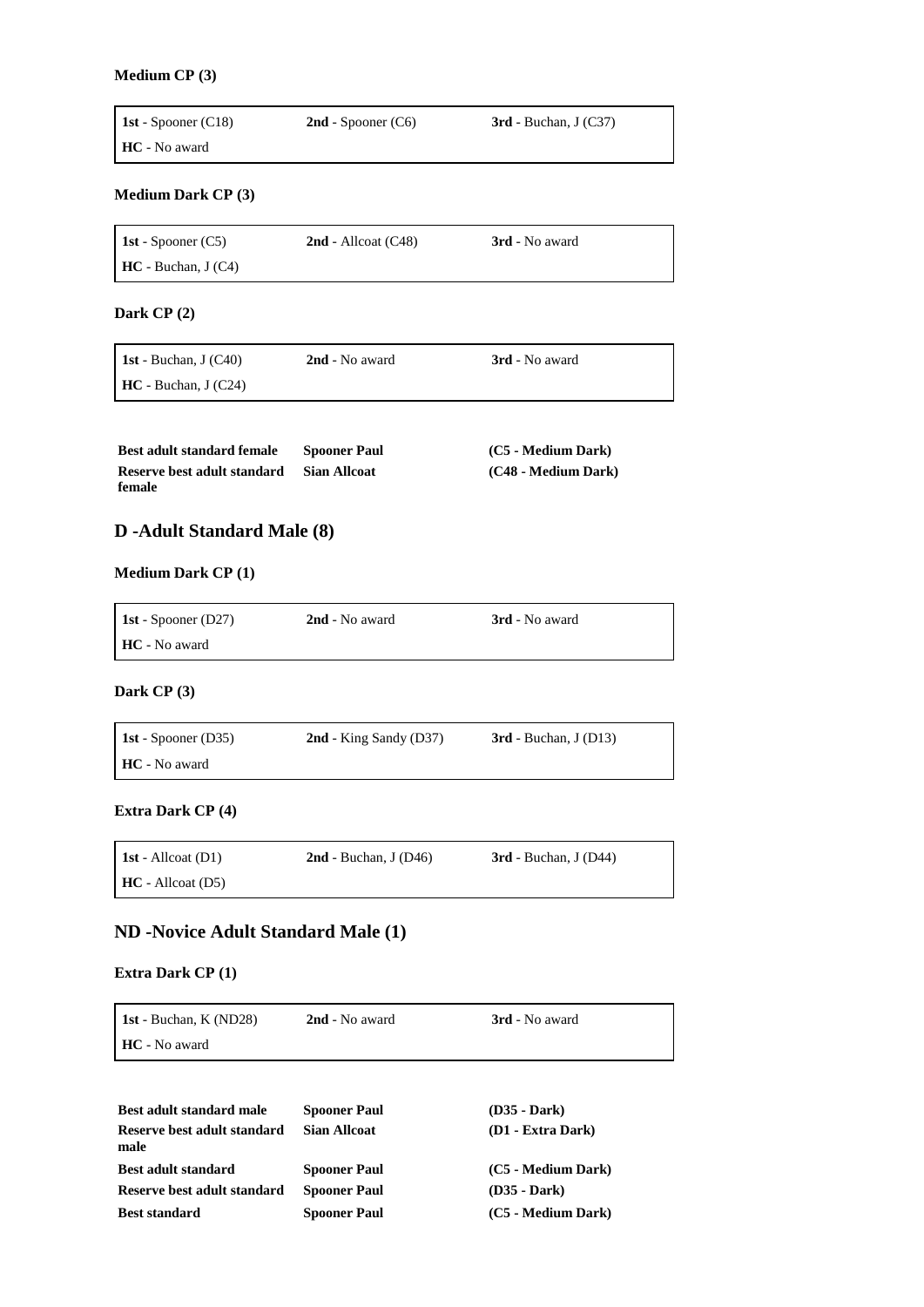# **E -Young Mutations (12)**

### **Beige - Not Colour Phased (3)**

| <b>1st</b> - King Sandy (E9) | 2nd - No award | $3rd$ - Buchan, J (E17) |
|------------------------------|----------------|-------------------------|
| <b>HC</b> - No award         |                |                         |

#### **AOC (9)**

 $\blacksquare$ 

| 2nd - Spooner (E42 - Sullivan Violet)        | <b>1st</b> - Spooner (E12 - Sullivan Violet) |
|----------------------------------------------|----------------------------------------------|
| 2nd - Buchan, J (E3 - Black Velvet)          | <b>1st</b> - Allcoat (E2 - Black Velvet)     |
| <b>3rd</b> - King Sandy (E10 - Brown Velvet) | <b>1st</b> - Green (E6 - Brown Velvet)       |
| $2nd$ - Green (E27 - Royal Blue)             | <b>3rd</b> - Green (E37 - Royal Blue)        |

### **NE -Novice Young Mutation (5)**

### **AOC (5)**

| 2nd - Arnstein (NE42 - Sullivan Violet)     | <b>3rd</b> - Arnstein (NE45 - Sullivan Violet) |
|---------------------------------------------|------------------------------------------------|
| <b>1st</b> - Arnstein (NE4 - Black Velvet)  | <b>1st</b> - Buchan, K (NE2 - Brown Velvet)    |
| <b>3rd</b> - Arnstein (NE27 - Ebony Violet) |                                                |

| <b>Best young mutation</b>                  | <b>King Sandy</b> | $(E9 - Beige)$       |
|---------------------------------------------|-------------------|----------------------|
| <b>Reserve best young mutation</b> Arnstein |                   | (NE4 - Black Velvet) |

# **F -Adult Mutations (9)**

**Wilson White - Not Colour Phased (3)**

| <b>1st</b> - Allcoat $(F4)$ | $2nd$ - Buchan, J (F29) | 3rd - No award |
|-----------------------------|-------------------------|----------------|
| HC - No award               |                         |                |

### **AOC (6)**

 $\blacksquare$ 

| 1st - Green $(F13 - Beige)$         | <b>1st</b> - Spooner (F9 - Sullivan Violet) |
|-------------------------------------|---------------------------------------------|
| 2nd - Buchan, J (F3 - Black Velvet) | $HC - Buchan, J (F14 - Brown \, Velvet)$    |
| 2nd - Spooner (F41 - Pink White)    | <b>1st</b> - Green (F18 - Homo Beige)       |

### **NF -Novice Adult Mutation (3)**

### **Black Velvet - Not Colour Phased (3)**

| 1st - Buchan, $K(NF4)$ | $2nd$ - Buchan, K (NF50) | <b>3rd</b> - No award |
|------------------------|--------------------------|-----------------------|
| $HC - Buchan, K(NF44)$ |                          |                       |